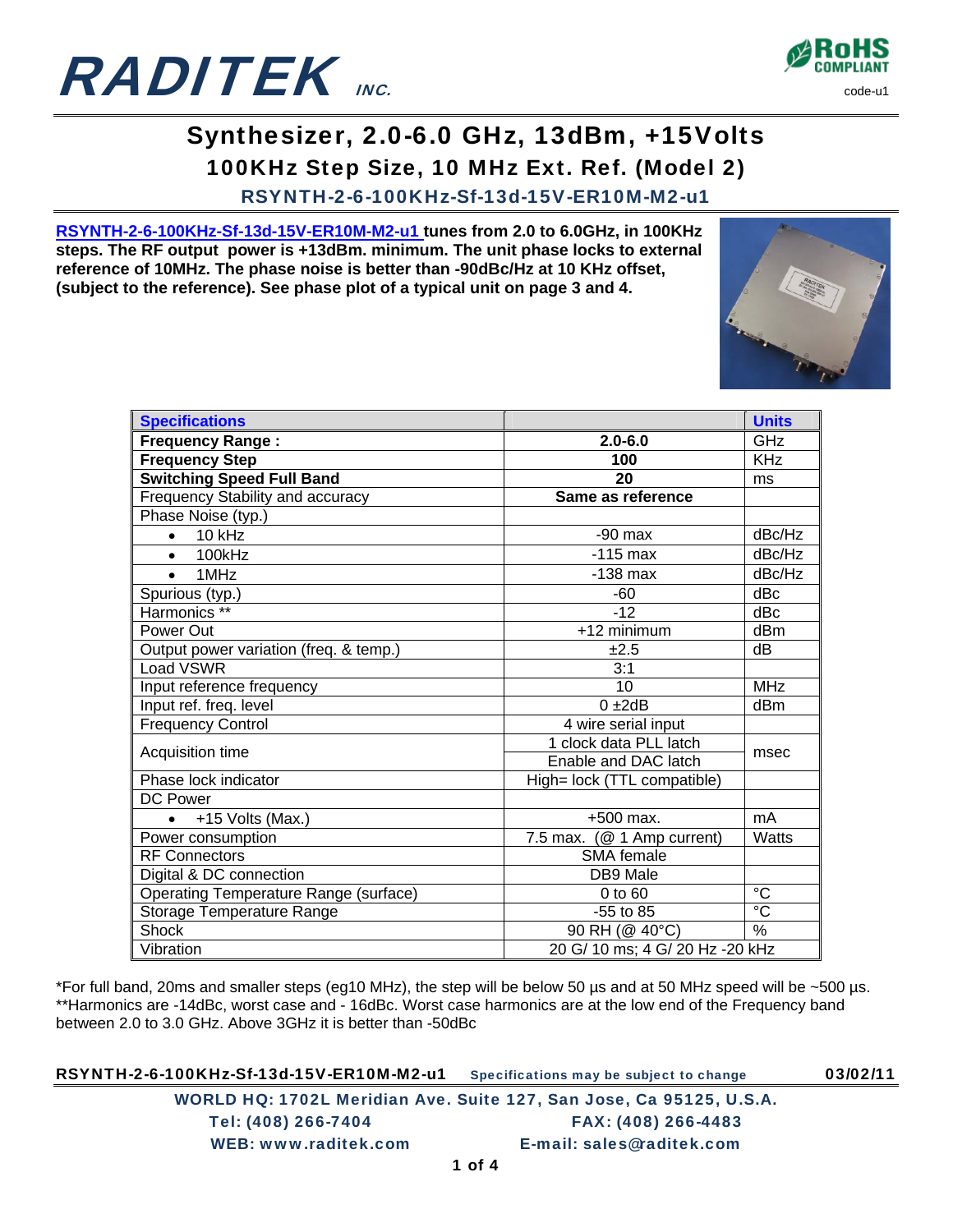



## Synthesizer, 2.0-6.0 GHz, 13dBm, +15Volts 100KHz Step Size, 10 MHz Ext. Ref. (Model 2)



RSYNTH-2-6-100KHz-Sf-13d-15V-ER10M-M2-u1 Specifications may be subject to change 03/02/11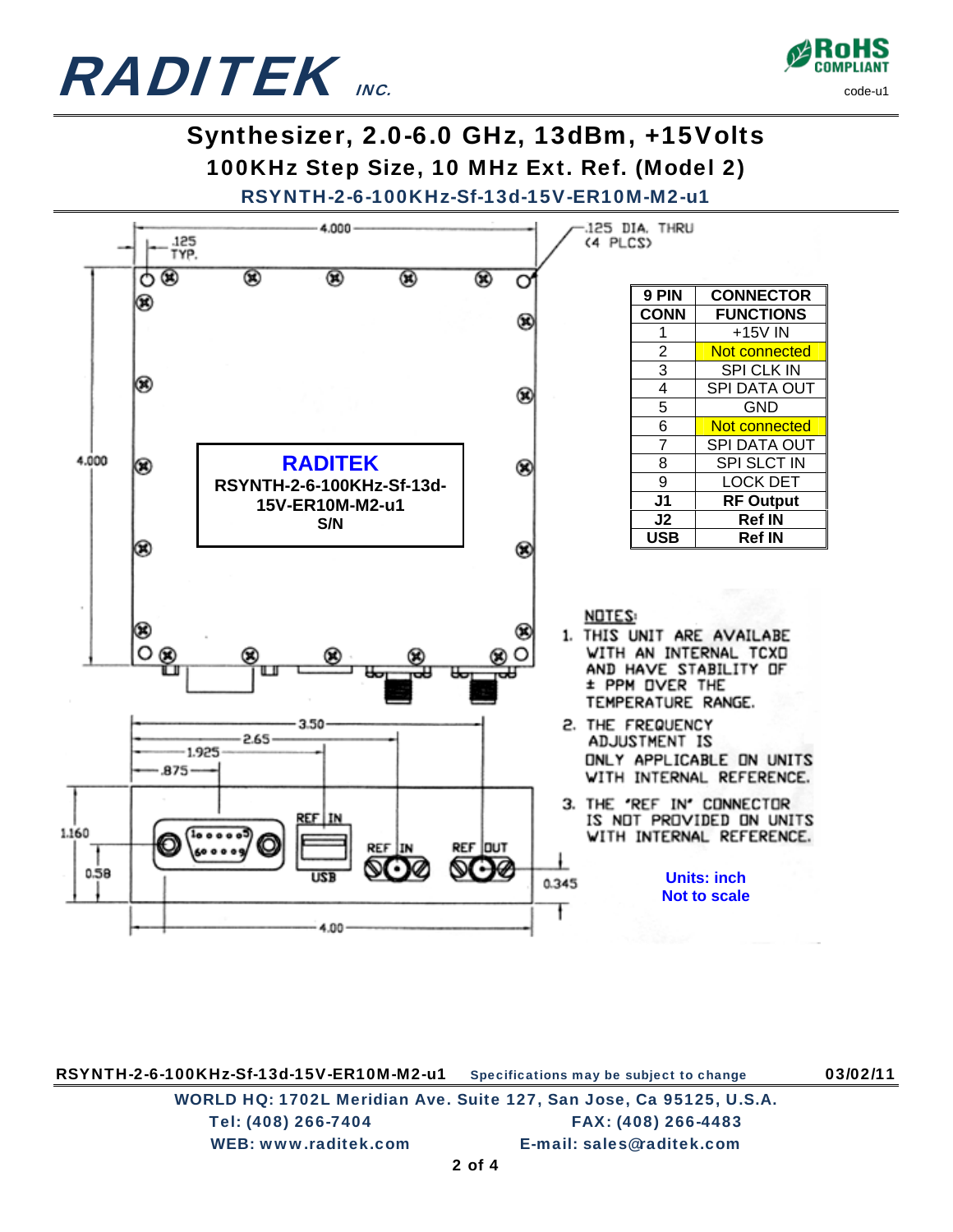



## Synthesizer, 2.0-6.0 GHz, 13dBm, +15Volts 100KHz Step Size, 10 MHz Ext. Ref. (Model 2) RSYNTH-2-6-100KHz-Sf-13d-15V-ER10M-M2-u1



RSYNTH-2-6-100KHz-Sf-13d-15V-ER10M-M2-u1 Specifications may be subject to change 03/02/11